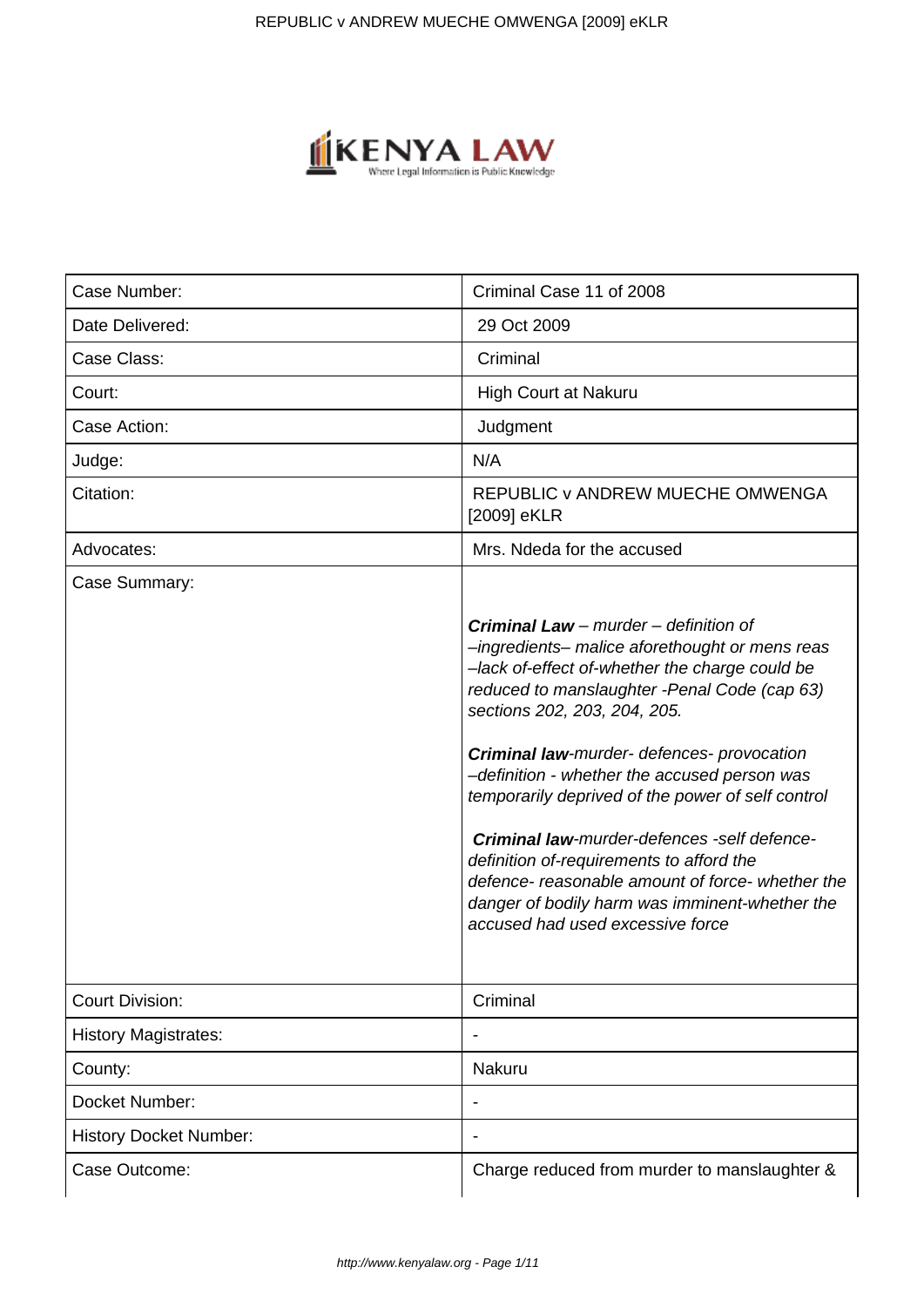accused convicted of manslaughter.

 $\overline{\phantom{a}}$ 

| <b>History County:</b>              | -                                     |
|-------------------------------------|---------------------------------------|
| <b>Representation By Advocates:</b> | One party or some parties represented |
| Advocates For:                      | -                                     |
| <b>Advocates Against:</b>           |                                       |
| Sum Awarded:                        | -                                     |
|                                     |                                       |

 $\overline{\phantom{a}}$ 

 The information contained in the above segment is not part of the judicial opinion delivered by the Court. The metadata has been prepared by Kenya Law as a guide in understanding the subject of the judicial opinion. Kenya Law makes no warranties as to the comprehensiveness or accuracy of the information.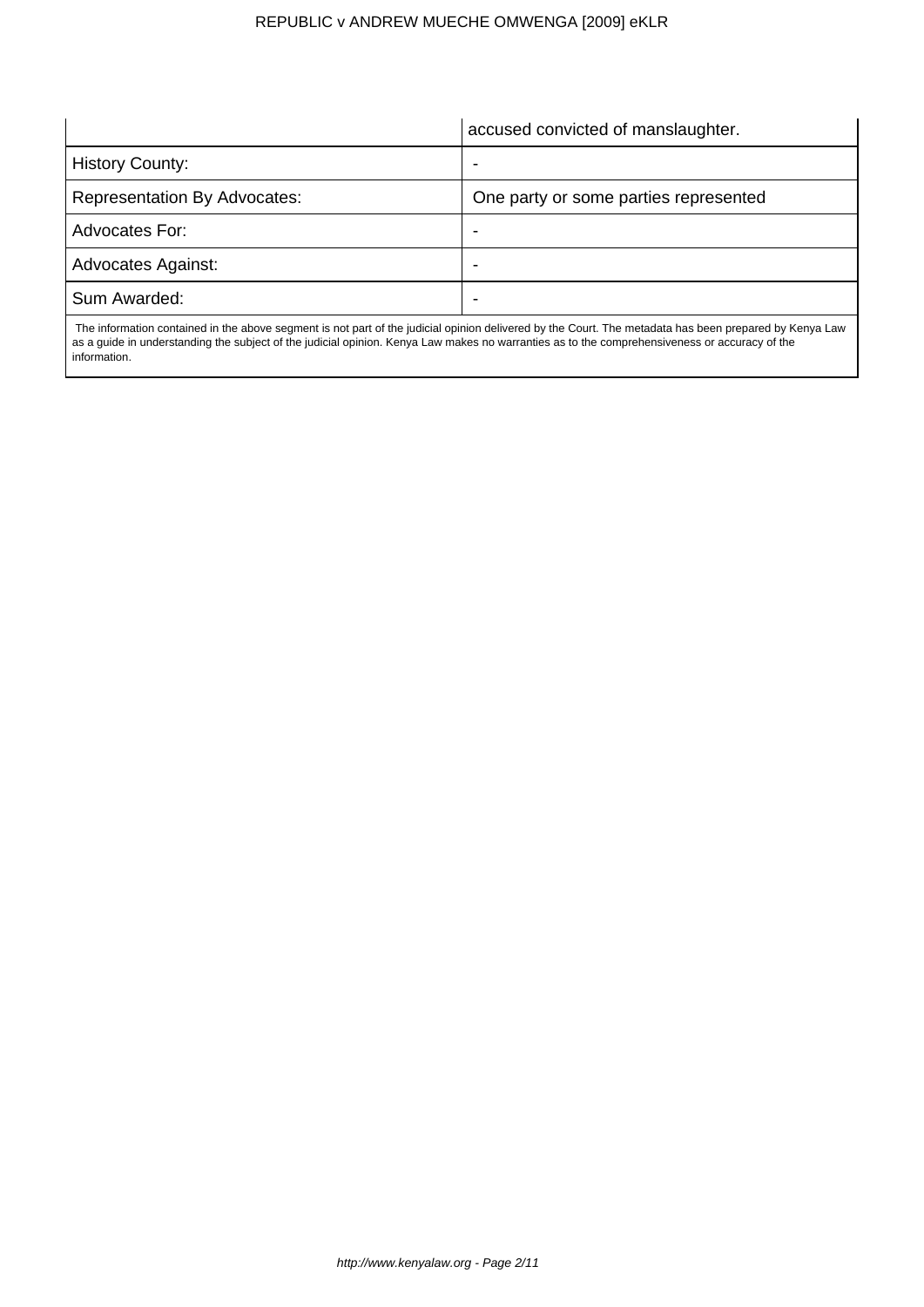**REPUBLIC…………………………...………….PROSECUTOR**

## **VERSUS**

ANDREW MUECHE OMWENGA…….………....…ACCUSED

## **J U D G M E N T**

**ANDREW MOECHE OMENGA (the Accused) in this case is charged with two counts of murder contrary to Section 203 as read with Section 204 of the Penal Code. It is alleged that on the 31st January, 2008 at West Indies Estate in Uasin Gishu District within Rift Valley Province, he murdered DAVID KIMUTAI TOO (David) and EUNICE CHEPKWONY(Eunice).**

**The prosecution case as can be gleaned from the evidence of 23 witnesses who testified against him is that at about 10.00 a.m. on 31st January, 2008 the Accused followed both the deceased to West Indies Estate in Eldoret Town where he shot them and fled on the GK motor bike he had to the DO's camp at Turbo where he surrendered himself and was arrested. Members of the public who heard gunshots ran to the scene and found David dead. Though Eunice was still alive, she was not talking. With the police who also rushed there on receiving information, they rushed Eunice to Moi Referral Hospital where she died while undergoing treatment. Accused was later handed over to police and escorted to Nakuru where he was charged with the murder of the two deceased persons.**

**What is murder" Before I deal with the definition of murder, it is important to bear in mind the fact that criminal law does not seek to punish people for their evil thoughts; an accused must be proved to be responsible for conduct or the existence of a state of affairs prohibited by criminal law before conviction can result. Whether a conviction results will depend further on the accused's state of mind at the time; usually intention or recklessness is required. The Latin maxim—actus non facit reum, nisi mens sit rea—"the act itself does not constitute guilt unless done with a guilty mind," encapsulates this principle.** 

**With these two important elements of crime in mind, I can now define murder as the unlawful homicide committed with "malice aforethought." Homicide of course is the killing of a human being by another. Murder is therefore the killing of a human being by another with malice aforethought.** 

**Section 203 of the Penal Code under which the Accused is charged defines murder as the causing, by a person or persons with malice aforethought, the death of another person by an unlawful act or omission. It reads:-**

**"Any person who of malice aforethought causes the death of another person by any unlawful act or omission is guilty of murder."**

**It is clear from this definition that for an accused person to be convicted of murder, it must be proved that he caused the death of the deceased with malice aforethought by an unlawful act or omission. There are therefore three ingredients of murder which the prosecution must prove beyond reasonable doubt in order to secure a conviction. They are: (a) the death of the deceased and the cause of that death; (b) that the accused committed the unlawful act which caused the death of the deceased and (c) that the Accused had the malice aforethought.**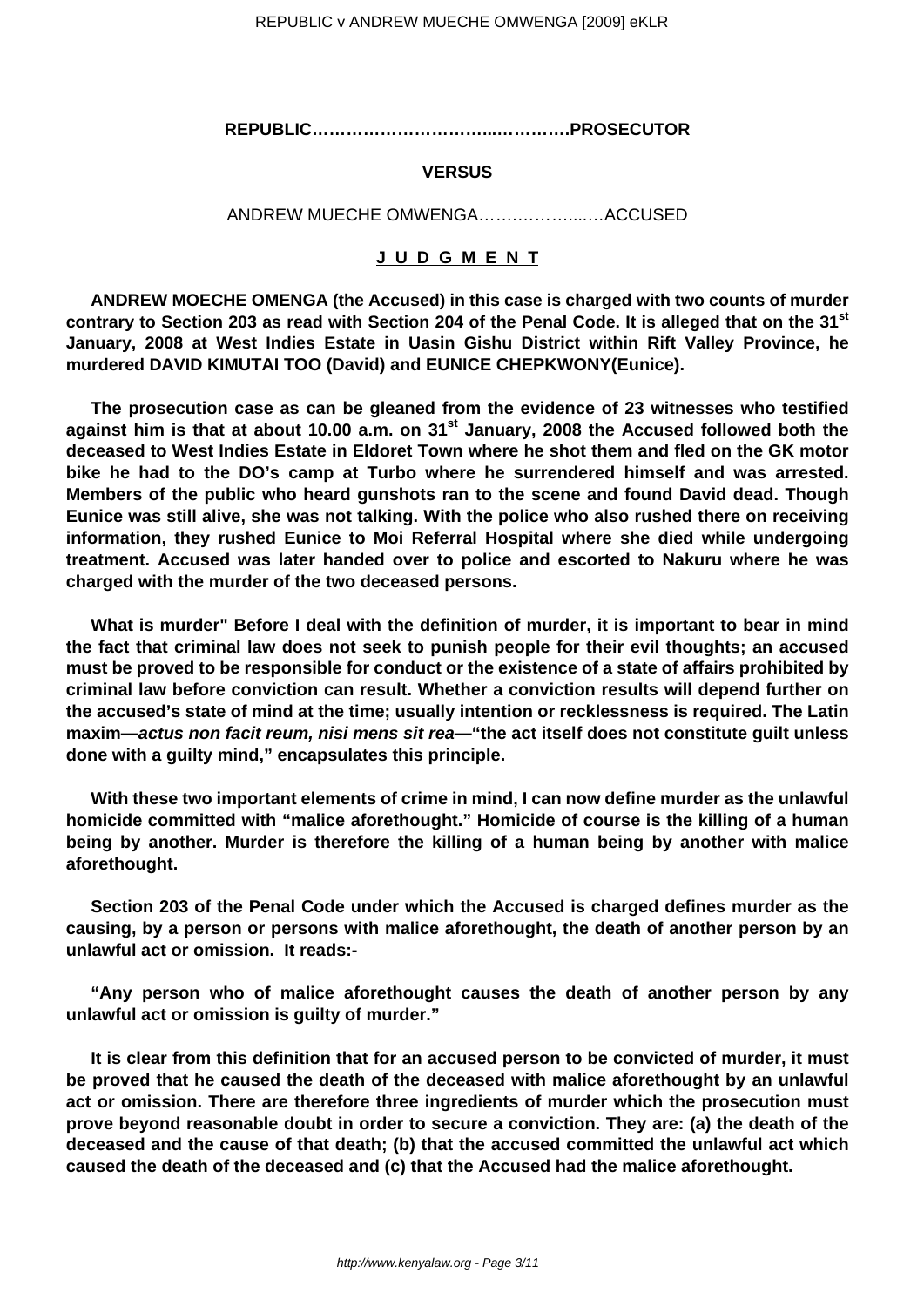**In the first element, there must be evidence proving that the death of a human being (the deceased) actually occurred. The evidence required to prove the death is usually the autopsy reports given by pathologists. But there are circumstances where the cause of death is too obvious to require medical evidence like where the deceased person was stabbed through the heart or where he is decapitated or his head is crashed. Stating this principle in Ndungu Vs Republic [1985] KLR 487 the Court of Appeal stated at p. 493 that:-**

**"…in some cases death can be established without medical evidence. Of course there are cases, for example where the deceased person was stabbed through the heart or where the head is crashed, where the cause of death would be so obvious that the absence of a postmortem report would not be fatal. But even in such cases, medical evidence of the effect of such obvious and grave injuries should be adduced."**

**The death of the two deceased persons in this case is not in dispute. It is also not in dispute that they died of gunshot wounds. The evidence of the pathologist, Dr. Njue PW20, makes that quite clear. That disposes of the first ingredient.**

**On the second ingredient, the Accused himself admitted that he shot David. I do not accept his contention that Eunice accidentally shot herself as he struggled to wrestle David's gun from her. The evidence of Ag. SSP Johnson Mwongela, PW19, that only Accused's Ceska pistol Serial No. A050468 Ex. 4 was fired at the scene and that the finger-ring he examined had a circular bullet hole as well as the evidence of Dr. Njue that Eunice was shot in a standing position while defending her self, leaves me in no doubt that the Accused shot her also.**

**In order to satisfy the second ingredient that the accused committed the unlawful act which caused the death of the deceased, we need to determine whether or not the Accused's act of shooting both of them was an unlawful act. I will deal with this aspect of the second ingredient along with the third ingredient which is whether or not the Accused killed the two deceased persons with malice aforethought.**

**What is "malice aforethought" Malice aforethought describes the mens rea or the mental element required for a conviction of murder. The term imports a notion of culpability or moral blameworthiness on the part of the offender. If 'malice aforethought' is lacking the unlawful homicide will be manslaughter.**

**Section 206 of the Penal Code gives the instances when malice aforethought is established. It states that:-**

**"Malice aforethought shall be deemed to be established by evidence proving any one or more of the following circumstances-**

**(a) an intention to cause the death of or to do grievous harm to any person, whether that person is the person actually killed or not;**

**(b) knowledge that the act or omission causing death will probably cause the death of or grievous harm to some person, whether that person is the person actually killed or not, although such knowledge is accompanied by indifference whether death or grievous bodily harm is caused or not, or by a wish that it may not be caused;**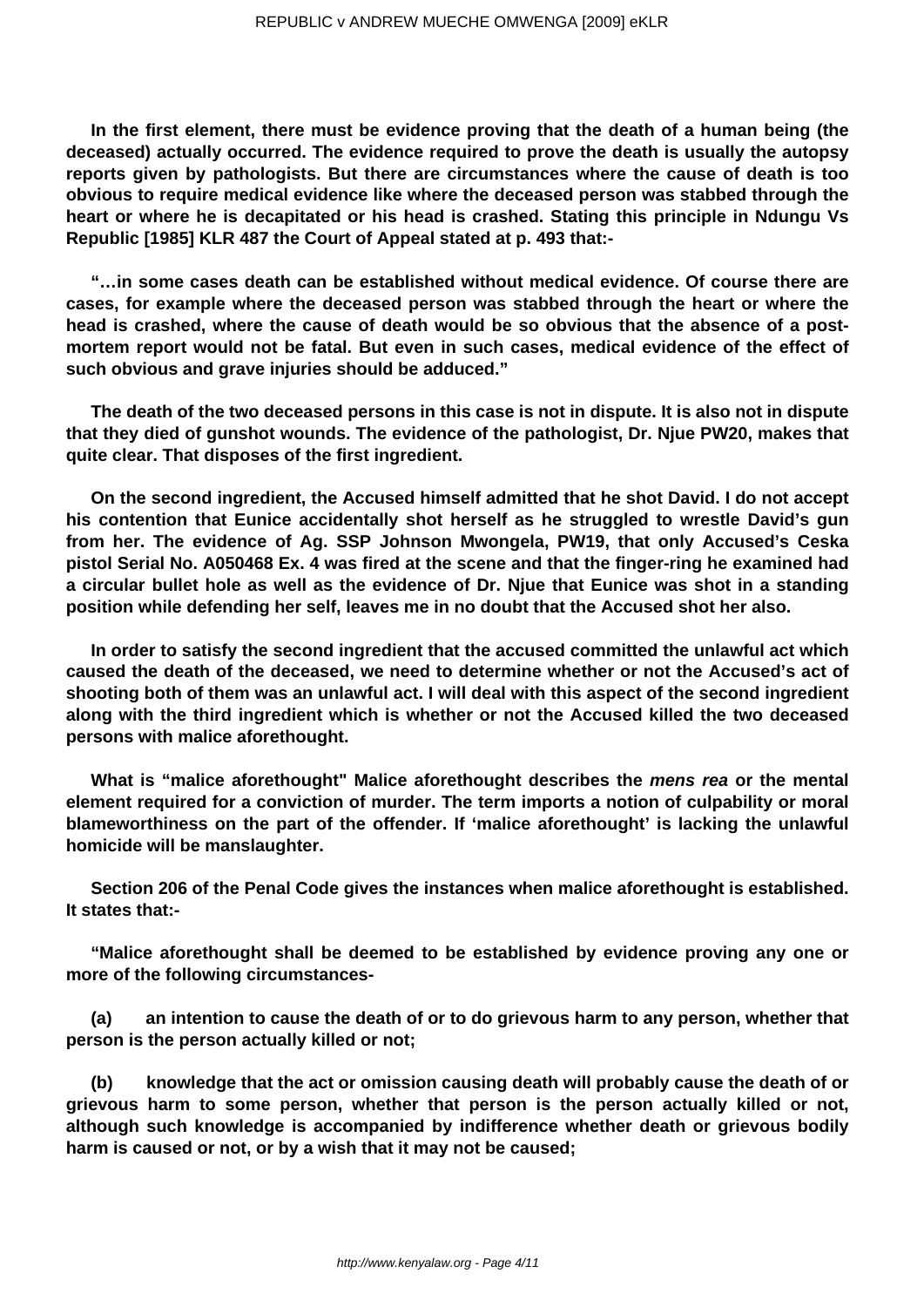**(c) an intent to commit a felony;**

**(d) an intention by the act or omission to facilitate the flight or escape from custody of any person who has committed or attempted to commit a felony."**

**It is clear from this definition that there are three broad elements of 'malice aforethought'. They are express, implied and constructive malice. Express malice is proved when it is shown that an accused person intended to kill while implied malice is established when it is shown that he intended to cause grievous bodily harm. When it is proved that an accused person killed in furtherance of a felony (for example, rape or robbery) or when resisting or preventing a lawful arrest, even though there was no intention to kill or to cause grievous bodily harm, he is said to have had constructive malice aforethought.**

**There is no evidence that the Accused shot the deceased persons in an attempt to arrest them. So the last instance of Section 206 of the Penal Code is not relevant to this case.**

**Even when any or all of the other instances are proved, it will not be murder if the accused person is shown to have been provoked and/or to have acted in self-defence. Mrs. Ndeda for the Accused has submitted that the Accused shot the two deceased persons out of provocation and in self defence. What is provocation" What is self defence and when do the two defences arise"**

**Black's Law Dictionary, 7th Edition defines the term "provocation" as "Something (such as words or actions) that arouses anger or animosity in another, causing that person to respond in the heat of passion." In as much as it is relevant to this case, Section 208 of the Penal Code explains what constitutes provocation:-**

**"S.208 (1) The term "provocation" means and includes, except as hereinafter stated, any wrongful act or insult of such a nature as to be likely, when done to an ordinary person or in the presence of an ordinary person to another person who is under his immediate care, or to whom he stands in a conjugal, parental, filial or fraternal relation, or in the relation of master or servant, to deprive him of the power of self-control and to induce him to commit an assault of the kind which the person charged committed upon the person by whom the act or insult is done or offered."**

**Self defence on the other hand, as the term itself suggests, is defence of self. It is the use of force or threat to use force to defend oneself, one's family or one's property from a real or threatened attack. Self defence is therefore a justification in the application of force recognized by the common law.**

**The law generally abhors the use of force or violence. There are, however, instances where the use of reasonable force is justified. For instance, an accused charged with an offence may seek to plead that he acted as he did to protect himself, or his property or others from attack or to prevent a crime or to effect a lawful arrest. Such pleas when successfully raised provide a justification for the accused's conduct thereby rendering his act lawful. Since the use of lawful force is not an offence, the accused will be acquitted of the offence as the element of actus reus (the unlawful act) will be missing.**

**A person is justified in using a reasonable amount of force in self defence if he or she**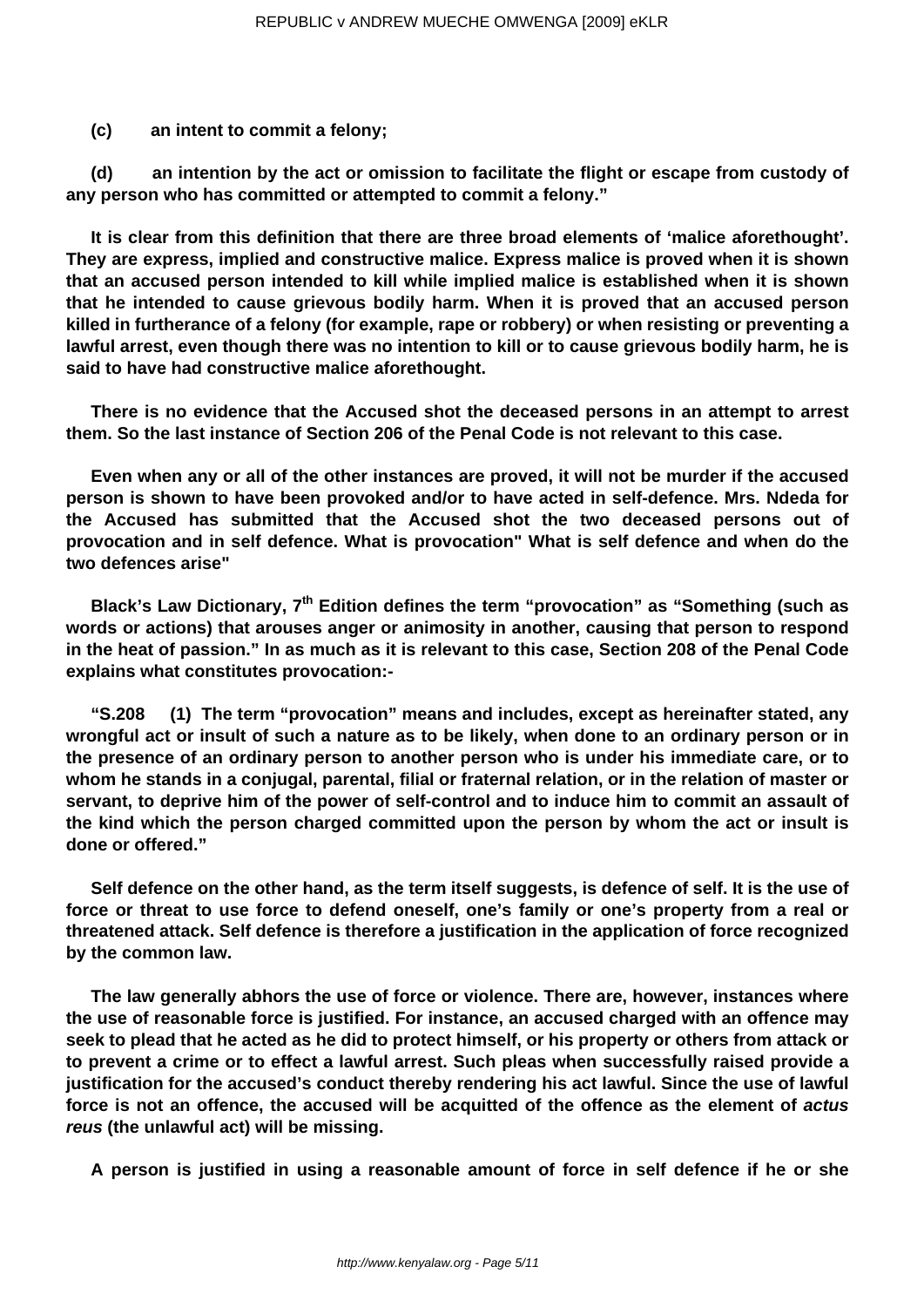**believes that the danger of bodily harm is imminent and that force is necessary to repel it. This defence therefore turns on two requirements: one, that the force must be necessary and secondly that it must be reasonable.**

**It is not necessary, however, for there to be an actual attack in progress before the accused may use force in self defence. It is sufficient if he apprehends an attack and uses force to prevent it. In Beckford Vs R [1988] AC 130 Lord Griffiths stated (at p.144) that "a man about to be attacked does not have to wait for his assailant to strike the first blow or fire the first shot; circumstances may justify a pre-emptive strike." The danger the accused apprehends, however, must be sufficiently specific or imminent to justify the actions he takes and must be of a nature which could not reasonably be met by more pacific means.**

**In Mokwa Vs Republic, [1976-80] 1 KLR 1337 the Court of Appeal held that self defence is an absolute defence even on a charge of murder unless, in the circumstance of the case, the accused applies excessive force. In Palmer Vs R., [1971] 55 Cr. App. R. 223 at p. 243 the English House of Lords held:-**

**"The defence of self defence either succeeds so as to result in an acquittal or it is disproved in which case as a defence it is rejected. In a homicide case the circumstances may be such that it will become an issue as to whether there was provocation so that the verdict may be one of manslaughter."**

**What is reasonable force is a matter of fact to be determined from evidence and the circumstances of each case. In the words of Lord Morris of Borth-y-Gest in the said English case of Palmer Vs R., [1971] 55 Cr. App. R. 223 at p. 242 quoted with approval by the Court of Appeal in John Njoroge Vs Republic, Cr. App. No. 186 of 1987:-**

**"It is both good law and good sense that a man who is attacked may defend himself. It is both good law and good sense that he may do, but may only do, what is reasonably necessary. But everything will depend upon the particular facts and circumstances… It may in some cases be only sensible and clearly possible to take some simple avoiding action. Some attacks may be serious and dangerous. Others may not be. If there is some relatively minor attack, it would not be common sense to permit some action of retaliation which was wholly out of proportion to the necessities of the situation….If the moment is one of a crisis for someone in imminent danger, he may have to avert the danger by some instant reaction."**

**I should here point out that like in all other criminal cases, where accused raises the defences of self defence and provocation, the burden is still on the prosecution to prove him or her guilty beyond reasonable doubt. Where the accused raises defences of self defence or provocation, he does not thereby assume any burden of proving his innocence. It is for the prosecution to prove that the accused was not provoked or that he did not act in self defence. In other words the prosecution must disprove the defences of provocation and self defence and it must discharge this burden beyond reasonable doubt—Joseph Kimanzi Munywoki Vs Republic, Cr. App. No. 31 of 2003 CA Nairobi), [2006] eKLR. In the said case of Beckford Vs R [1988] AC 130 Lord Griffiths (at p.144) rendered himself thus on self-defence:-**

**"It is because it is an essential element of all crimes of violence or the threat of violence should be unlawful that self defence, if raised as an issue in a criminal trial, must be disproved by the prosecution. If the prosecution fail to do so the accused is entitled to be acquitted**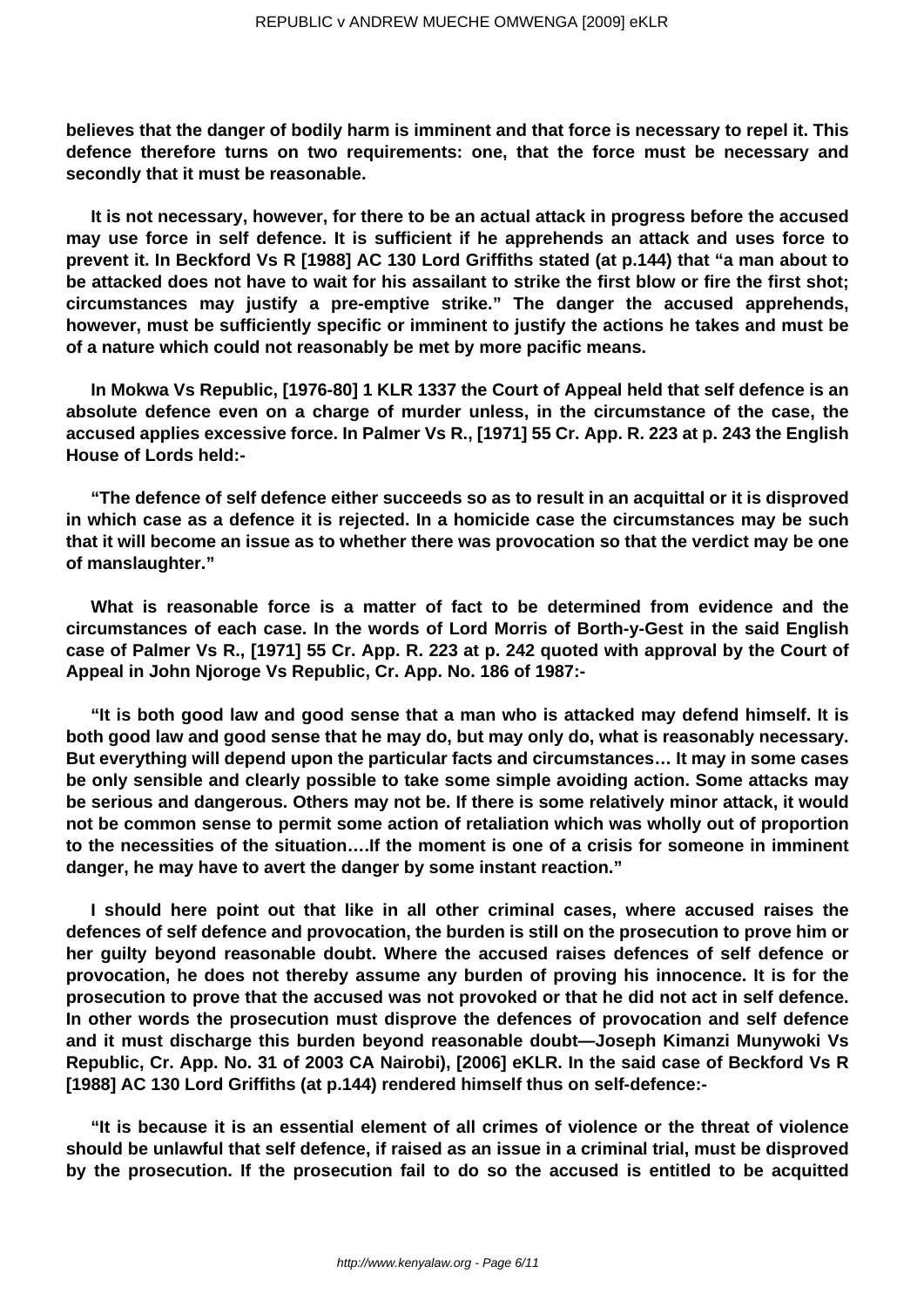**because the prosecution will have failed to prove an essential element of the crime namely that the violence used by the accused was unlawful."** 

**As I have said, the Accused in this case has raised the defences of provocation and self defence. Did the circumstances of this case justify his act of shooting both the deceased persons" In other words was the Accused in imminent danger himself that he had to take the lives of the two deceased persons to save his" Put in another way, has the prosecution in this case disproved the defence of self defence" To determine this, I need to consider in detail the evidence of the alleged love affair between the Accused and Eunice and that of the shooting incident as related by the prosecution witnesses on the one part and the Accused on the other.**

**Although most of the police witnesses denied that Accused had any love affair with Eunice, under cross examination, PC Daniel Gaiko, PW6, admitted that this was a crime of passion. In examination in chief CI Virginia Kadenge, PW12, also denied knowledge of any love affair between Eunice and the Accused, but in cross-examination she admitted that from investigations they learnt that the cause of the shooting was a love triangle. This appears to have been common knowledge because even the Investigating Officer, Josphat Kisingu, PW23, admitted that even the OCPD gave the love triangle as the cause of the shooting.**

**In his defence, the Accused testified on oath that he met Eunice in 2000 at the Kenya Police College Kiganjo. They became lovers and agreed to marry. After passing out, however, they were posted to different stations and did not meet until 2006 when they found themselves at the Eldoret Traffic Office. Eunice informed him that she had been married and he told her he was also married. They got to know their respective couples and became family friends.**

**After Eunice's husband's death in June 2007 they renewed their love and in August 2007 they agreed to marry. When Accused's wife knew of his infidelity and having heard rumuors that Eunice's husband had died of HIV and AIDS, she wanted to cause trouble but to assuage her fears Accused and Eunice took an HIV test in October, 2007. He produced the certificates as Ex. D1(a) and (b) which Accused's wife Edna Kerubo, DW3, also identified and corroborated Accused's evidence that at her request, Accused and Eunice took an HIV test. In October, 2007, as Justus Nyaberi Nyaboga, DW2, also testified, Accused took Eunice to his home in Nyamira and introduced her to his parents and his siblings as a woman he wanted to marry as his second wife. Accused's father had no objection to that. He said Accused was an adult who knew what he was doing. Later Accused gave Eunice Kshs. 300,000/= from the proceeds of the sale of his matatu KAQ 401C to which she added Kshs.100,000/- and bought a Toyotta Karina Maroon in colour. They both used the vehicle as they were together most of the time and at times he could keep it. This is the vehicle the deceased had when they were shot.**

**It was also the evidence of Accused's former matatu driver Jared Atuya, DW1, that one day, prior to Accused selling his matatu, he took Accused to Eunice's house and left him there with the matatu. When he went for the matatu the following morning, Accused came out of Eunice's house in a vest with a lesso around his waist.**

**Taking all this evidence into account, I am satisfied that the Accused and Eunice renewed their love affair after Eunice's husband's death and that they were in the process of marrying.**

**On the shooting incident, May Busienga Amasimbi, PW1, a resident of West Indies Estate in Eldoret Town, testified that on 31.1.2008 at about 10.22 am, as she was going to her friend's**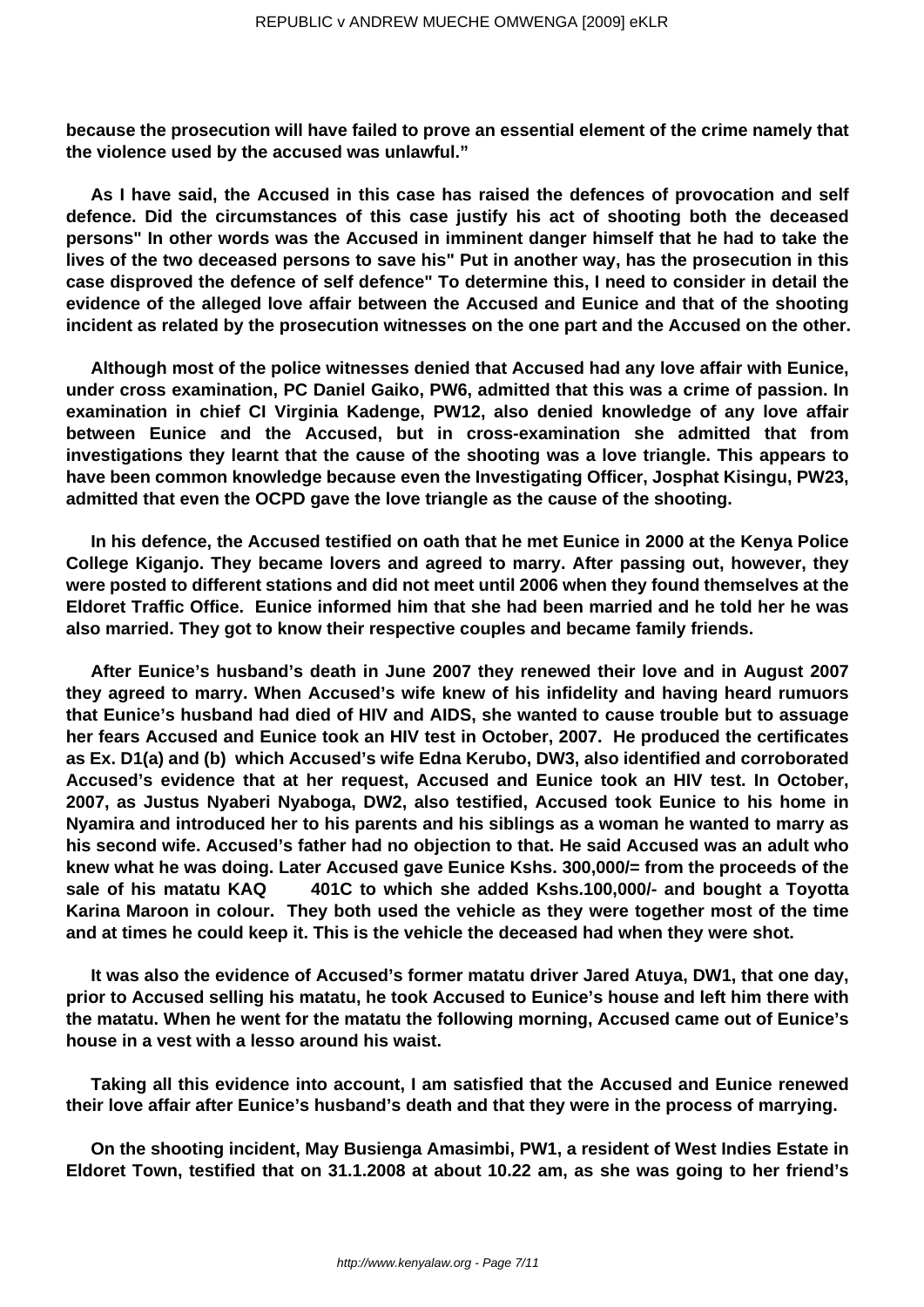**house, she saw a man in smart casual attire standing besides a maroon car in serious discussion with a woman. She did not pay much attention to them as she thought they were perhaps buying building sand. So she passed and went her way.**

**She did not find her friend. As she talked to someone to find out the whereabouts of her friend, she heard a woman screaming and she ran to where the screams were coming from. The woman turned out to be the one she had seen with a man. She was kneeling pleading in Kiswahili with a man in police uniform, "Mogaka usiniue" (Mogaka do not kill me) while the man she was with was seated in the car. The policeman then slapped her several times before firing a shot which missed her but the second and third shots caught her on the ribs and thigh. The policeman then went and shot the man in the car on the head through the window several times after which he took off on a motor bike.**

**With several other people from that estate who had been attracted by the gunshots, this witness moved close and found the woman still breathing. She identified her as the police officer by the name Eunice who was also her customer. She called another police officer, one Ngetich, whose number she had and soon thereafter police went to the scene and rushed the woman to hospital. The man Eunice was with had already died. In cross-examination, she denied seeing Eunice holding a pistol. She said she saw it on her waist when she had fallen down. She also denied that the man in the car talked with the policeman or in any way struggled with him.**

**Eric Igadwa Mbogani, PW2, also lives in West Indies Estate. He testified that while in his house in the estate on 31.1.2008, at about 10.10 a.m., he heard 5 to 6 gunshots from the rear of his house. He peeped through the window and saw a policeman on a GK motor bike take off in high speed and people including PW1 running to where the gunshots were heard. He also got out and rushed to the scene. There he saw a man in a grey suit collapsed on the steering wheel of a maroon car. He was profusely bleeding from the mouth. Outside the passenger side of the vehicle, about 3 metres away, he saw a woman lying down on the grass. When he got near, he could hardly feel the man's pulse. He pulled him out of the vehicle but for fear of tampering with evidence, he decided against rushing the woman who was still alive to hospital in the same vehicle. Because the woman's dress had fallen off, she was exposed and he decided to cover her nakedness. That is when he saw a pistol strapped to her waist and took possession of it. He then called Mwangi, a police friend of his who sent a police vehicle and two policemen to the scene. He handed the pistol to one of them and assisted them carry the woman into the vehicle and rushed her to Moi Referral hospital. In cross-examination, he denied seeing any other gun at the scene.**

**The other prosecution witnesses went to the scene after the shooting incident.**

**In his sworn testimony, Accused stated that on 31.1.2008, while on patrol, he saw Eunice standing at the rear of her car in an open space near West Indies Estate. He found that odd as the nearest living quarters were about 20 metres away. Eunice beckoned him and he went there thinking she had a problem with the car. When he got near her he saw that she was in a foul mood. He nevertheless stretched his hand to greet her, but before she made any move, a man came out of the car and asked her "Huyu ndiyo yule mjinga amekwaribia jina" (Is this the fool who has disparaged your reputation"). Then Eunice immediately demanded to know why the Accused was scandalizing her that she had HIV and AIDS. When he turned to the man he found a gun trained at him and the man asked why the Accused was spoiling his wife's name.**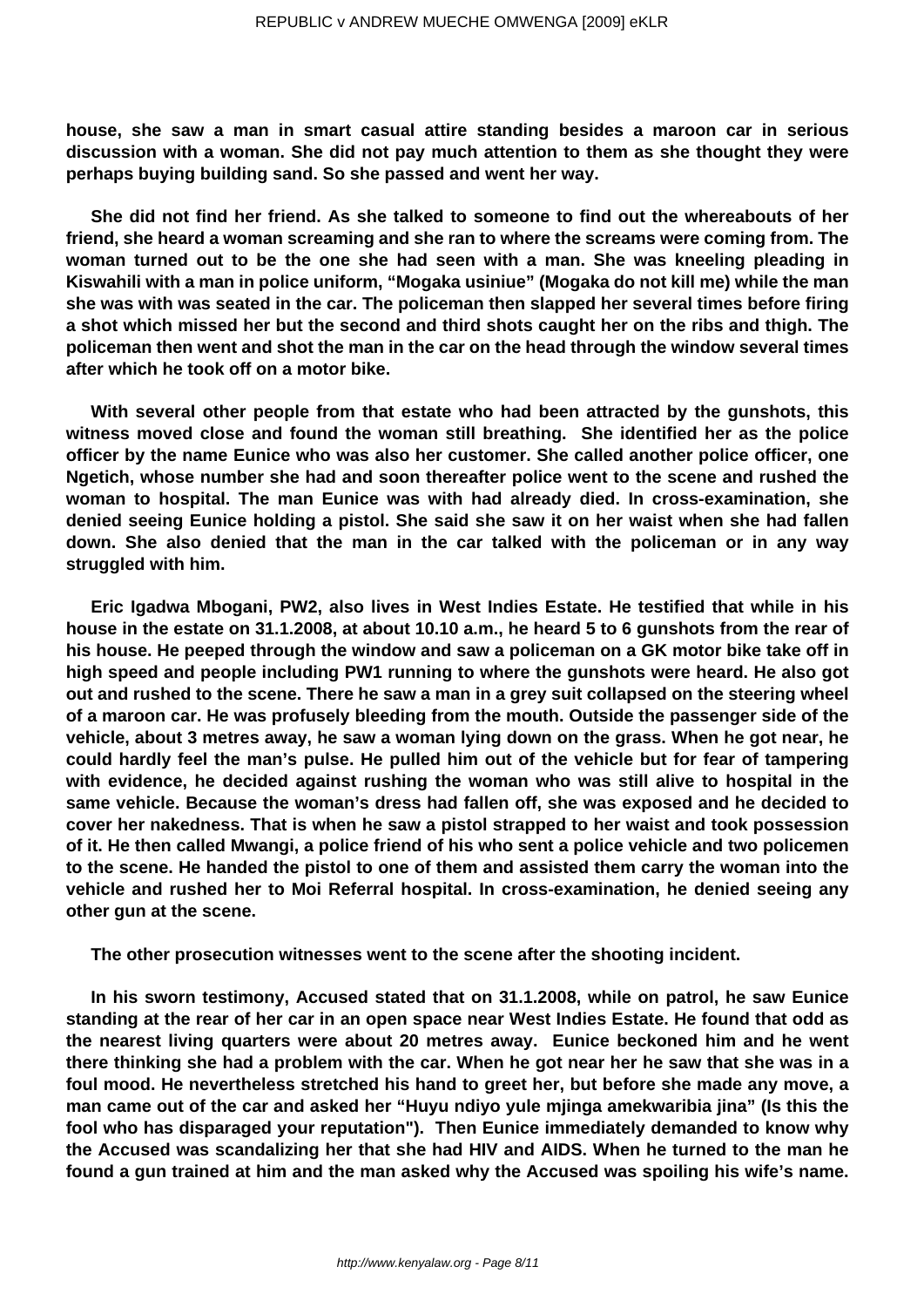**Accused jumped and held Eunice for cover. He then heard two gunshots and realizing he was in danger, he shot the man who fell as he held his head and then got up and sat on the driver's seat. Eunice dashed for that man's gun as the Accused also dashed for it. She got it and held it onto her stomach. In the course of the struggle he heard two gunshots and Eunice fell down. He assumed she had accidentally shot herself.**

**I have already discounted the Accused's contention that Eunice accidentally shot herself. The issue now is whether in the circumstances of this case the Accused acted in self defence and if so whether or not he used excessive force.**

**In view of the pathologist's evidence that Eunice was in an upright position and defending herself when she was shot and also the evidence of the ballistic expert, Ag. SSP Johnson Mwongela, PW19, that the finger-ring recovered from Eunice's body had a circular bullet hole with an upward trajectory, I reject PW1's evidence that Eunice was shot in a kneeling position. In the same vein I also reject her evidence that David did not come out of the vehicle and that he was shot through the window while he was seated in the car. If that was the case, with no bullet holes found on the car as IP Isaiah Ngetich, PW15, and IP Josphat Kisingu, PW23 said, David could only have been found with bullet wounds on the head and not with others on the shoulder, chest and especially on pelvis as CI Virginia Kadenge, PW12, said.**

**In any case it was not normal for David to have remained in the car when Eunice was pleading with the Accused to spare her live and continue sitting there and wait to be shot after Eunice had been shot. I agree with PC Peter Ngetich, PW17, that PW1 told him that the woman who was shot also had a gun. His concession that he did not concern himself with that gun is proof of the direction the police investigations took after the shooting incident in this case.**

**As the other witnesses went to the scene after the shooting incident, other than the evidence of PW1, we only have the Accused's account of that incident. That leaves me with no option but to make reasonable deductions from the available circumstantial evidence and as I do that, I have taken into consideration the fact that the Accused being an interested party may have lied to safe himself.**

**As we know from Republic – Vs – Taylor Weaver and Donovan (1928) 21 Cr. App. R. 20 "Circumstantial evidence is very often the best evidence. It is evidence of surrounding circumstances which, by intensified examination is capable of proving a proposition with the accuracy of mathematics. It is no derogation of evidence to say it is circumstantial."**

**There is no evidence that Accused armed himself to kill or even do grievous harm to either of the deceased persons. He was issued with a firearm for use in the course of his normal duties in event of need. He had no problem with Eunice. There is also no evidence that he knew David or had even heard of him previously. As he said, he learnt much later that day that the man he had shot was David Too, the MP for Ainamoi Constituency. In the circumstances, I find that Accused had no reason to kill either of them. I also find neither Eunice nor David had any intention of killing or even doing grievous harm to the Accused. They were simply annoyed by the rumuors that they attributed to the Accused that Eunice had contracted HIV and AIDS from her late husband and wanted to scare him off from further spreading them. That is why neither of them fired even one shot.**

**But why did the Accused shoot the deceased persons"**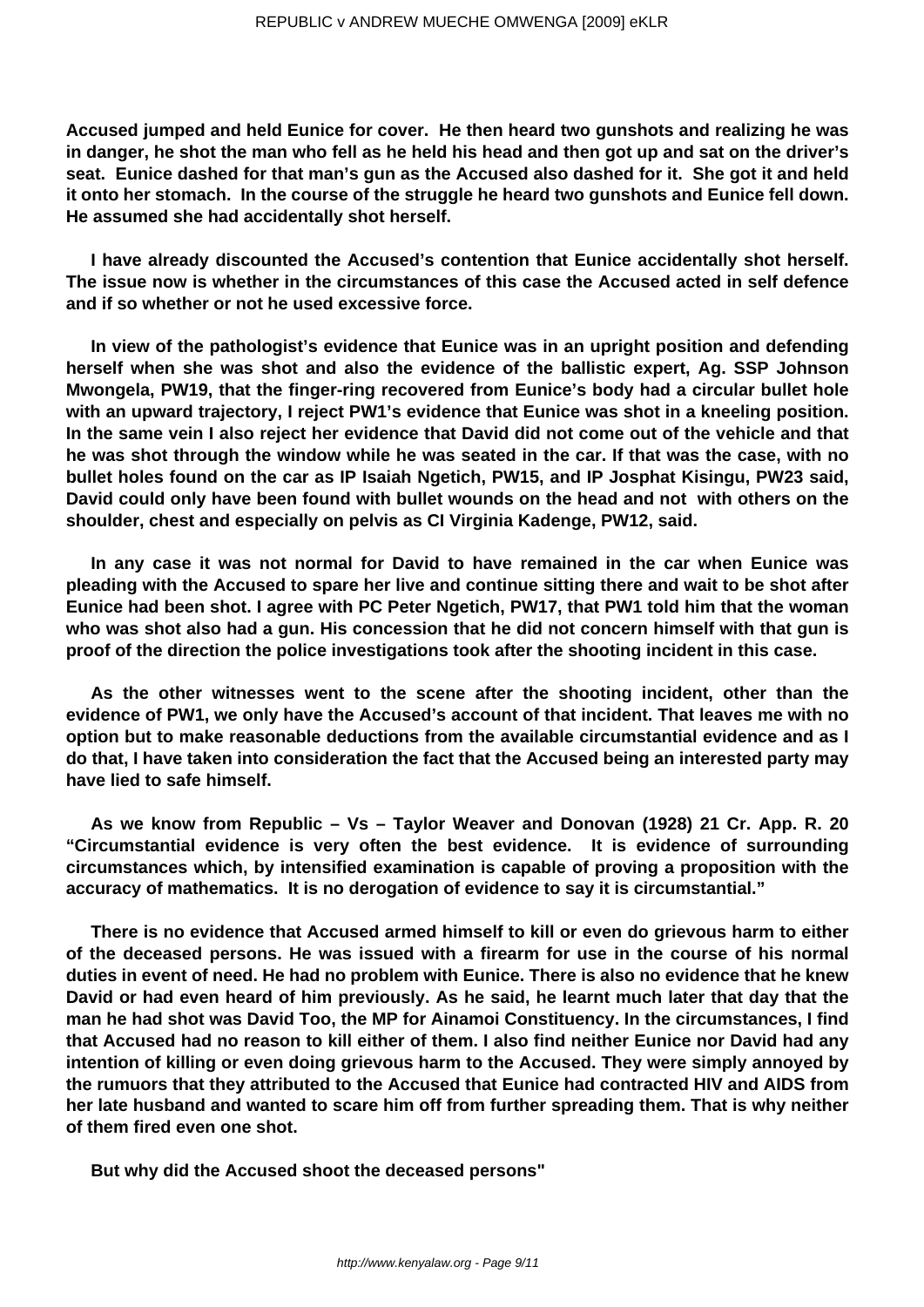**As I have said, I do not agree with the Accused that Eunice accidentally shot herself while he was struggling to wrestle David's gun from her. The evidence of Ag SSP Johnson Mwongela that only Accused's gun was fired at the scene, demolishes that contention. From the evidence on record what I find happened is that Accused's fellow police rider who Accused said called him, informed him that he had seen Eunice in her car with a man. Accused who was already betrothed to her and had even bought that car jointly with her became jealous and followed them to West Indies as PW2 told PW6. They stopped and Eunice came out of the car. Accused then rode there but she refused to greet him. Instead she whipped out her gun that PW1 told PW 17 she saw her with and demanded to know why the Accused was scandalizing her that she had HIV and AIDs. Before he could even respond, David came out of the car with a gun and asked Eunice if the Accused was the fool who had been scandalizing her. Accused shot both of them both of them before either of them fired any shot.**

**As Accused said, David then entered the car and Accused, fearing that he may have gone for a weapon, shot him again in the car and he collapsed on the steering wheel, a position that PW2 found him in. That also explains the bullet marks and the cartridges that IP Isaiah Ngetich, PW15, the Scenes of Crime Officer who took photographs at the scene, found in the car and the drenching with blood that he saw on the driver's seat. The evidence of PC Philip Mutisya, PW10, that he saw a pistol on Eunice's waist when they were putting her into their vehicle to rush her to hospital and that he is the one who removed it from her waist at the hospital and handed it to PC Ndungu cannot be true. Equally untrue is PW2's account that he removed a gun from Eunice's waist and gave it to police officers at the scene. The true position is that, as the Investigating Officer, Josphat Kisingu, PW23 said, PW2 recovered a gun at the scene which he gave to the police and PW10 recovered Eunice's gun also at the scene.**

**As I have said, PW 17, PC Peter Ngetich's concession that he did not concern himself with the gun that PW1 told him Eunice had, tells us a lot about the investigations the police carried out with regard to the number of guns that were at the scene. I agree with Accused's counsel that Eunice had two guns at the scene, the pistol Ex. 4 and the G3 rifle she had been issued with on 29th January, 2008 which must have been in her car. As there is no evidence that David had a gun of his own, I find that the gun he came out of the car with when he heard Eunice shouting at the Accused is the is the same G3 rifle. It was recovered from the scene but the police realizing the blunder they had made of issuing Eunice with two guns, they hid it. Otherwise why would the police have wanted to tamper with the entry, in the Firearms Register, relating to the date when the G3 rifle was returned as PW23 conceded if that were not the case"**

**The sum total of all this evidence is that faced with two armed people, who he thought wanted to kill him, I find that Accused was justified in thinking that he was in imminent danger and was provoked to shoot both the deceased in self defence.**

**Adequate provocation, especially when coupled with self defence, can reduce a murder charge to manslaughter- Mbugua Kariuki Vs Republic, [1976-80] 1KLR 1085 and Republic Vs Gachanja, [2001] KLR 428. This is also legislated in Section 207 of the Penal Code in the following words:-**

**"When a person who unlawfully kills another under circumstances which, but for the provisions of this section, would constitute murder, does the act which causes death in the heat of passion caused by sudden provocation as hereinafter defined, and before there is time for his passion to cool, is guilty of manslaughter only."**